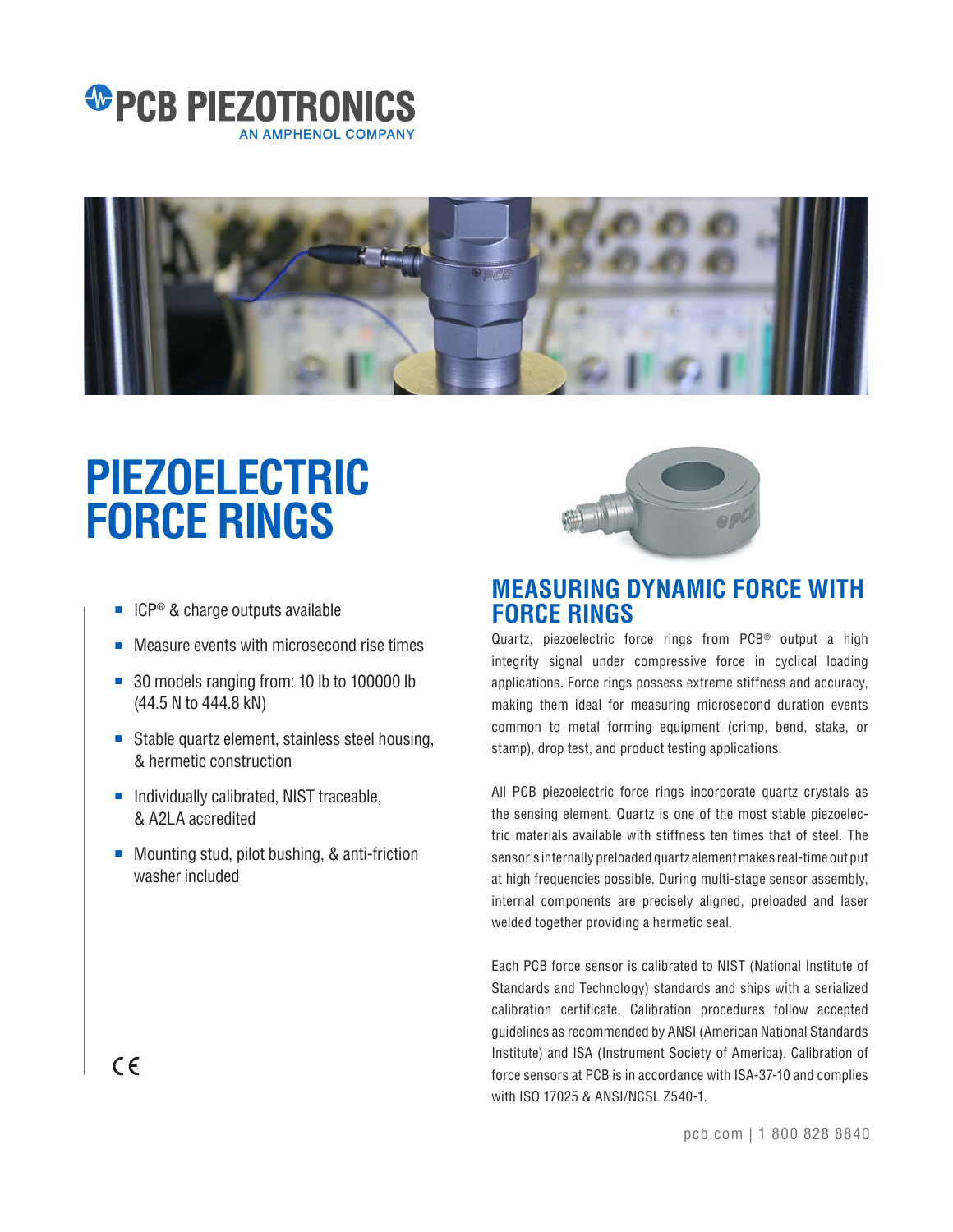# **ICP® OUTPUT FORCE RINGS**

An ICP® force sensor generates an internal, electrostatic charge from piezoelectric crystals but incorporates a built-in MOSFET microelectronic amplifier to convert the high impedance charge into a low impedance voltage signal. This internal circuit requires power from a separate, constant current source. The low impedance voltage output allows operation over standard coaxial or multiconductor cable without signal degradation.

### **ICP® FEATURES**

**Harsh Environments** - The low impedance output and solidstate, hermetic construction make ICP® force sensors well suited for continuous, unattended force monitoring in harsh factory environments.

**Cost Per Channel** - An ICP® sensor system cost per channel is substantially lower than charge type since they operate through standard coaxial cable without the need for expensive charge amplifiers

| <b>SPECIFICATIONS</b>                                                            |                                                                                     |                        |                        |                           |                           |                             |                                |  |  |
|----------------------------------------------------------------------------------|-------------------------------------------------------------------------------------|------------------------|------------------------|---------------------------|---------------------------|-----------------------------|--------------------------------|--|--|
| ICP <sup>®</sup> output with<br>UNF mounting<br>stud, washer, &<br>pilot bushing | ICP <sup>®</sup> output with<br>metric mounting<br>stud, washer, &<br>pilot bushing | Sensitivity<br>(mV/lb) | Sensitivity<br>(mV/kN) | Measurement<br>range (lb) | Measurement range<br>(KN) | Mounting stud<br>UNF thread | Mounting stud<br>metric thread |  |  |
| 201B01*                                                                          |                                                                                     | 500                    | 112405                 | 10                        | 0.0445                    | $10 - 32$                   | $M5 \times 0.8$                |  |  |
| 201B02*                                                                          |                                                                                     | 50                     | 11240                  | 100                       | 0.4448                    | $10 - 32$                   | $M5 \times 0.8$                |  |  |
| 201B03*                                                                          |                                                                                     | 10                     | 2248                   | 500                       | 2.224                     | $10 - 32$                   | $M5 \times 0.8$                |  |  |
| 201B04*                                                                          |                                                                                     | 5                      | 1124                   | 1000                      | 4.448                     | $10 - 32$                   | $M5 \times 0.8$                |  |  |
| 201B05*                                                                          |                                                                                     |                        | 224.8                  | 5000                      | 22.24                     | $10 - 32$                   | $M5 \times 0.8$                |  |  |
| 202B                                                                             | M202B                                                                               | 0.50                   | 112.4                  | 10000                     | 44.48                     | $5/16 - 24$                 | $M8 \times 1.0$                |  |  |
| 203B                                                                             | M203B                                                                               | 0.25                   | 56.2                   | 20000                     | 88.96                     | $3/8 - 24$                  | $M10 \times 1.0$               |  |  |
| 204C                                                                             | M204C                                                                               | 0.12                   | 27.0                   | 40000                     | 177.92                    | $1/2 - 20$                  | M <sub>14</sub> x 1.25         |  |  |
| 205C                                                                             | M205C                                                                               | 0.08                   | 18.0                   | 60000                     | 266.90                    | $5/8 - 18$                  | $M16 \times 1.5$               |  |  |
| 206C                                                                             | M206C                                                                               | 0.06                   | 13.5                   | 80000                     | 355.86                    | $7/8 - 14$                  | $M22 \times 2.0$               |  |  |
| 207C                                                                             | M207C                                                                               | 0.05                   | 11.2                   | 100000                    | 444.80                    | $11/8-12$                   | $M30 \times 2.0$               |  |  |

\* Model includes washer with both UNF & metric mounting studs and associated bushings.





Standard Coaxial Cable



Pilot Bushing



Anti-Friction Washer **ICP®** Force Sensor Mounting Stud Force Sensor **Force Sensor** 



ICP® Signal Conditioner

Technical details & documentation are subject to change. Check www.pcb.com or contact PCB technical support for latest revisions.

**Tech Note:** For longer duration events, PCB recommends use of a DC coupled or extended discharge time constant (DTC) signal conditioner to improve the low frequency roll off for calibration purposes and for sensor usage in slower events, such as process monitoring applications.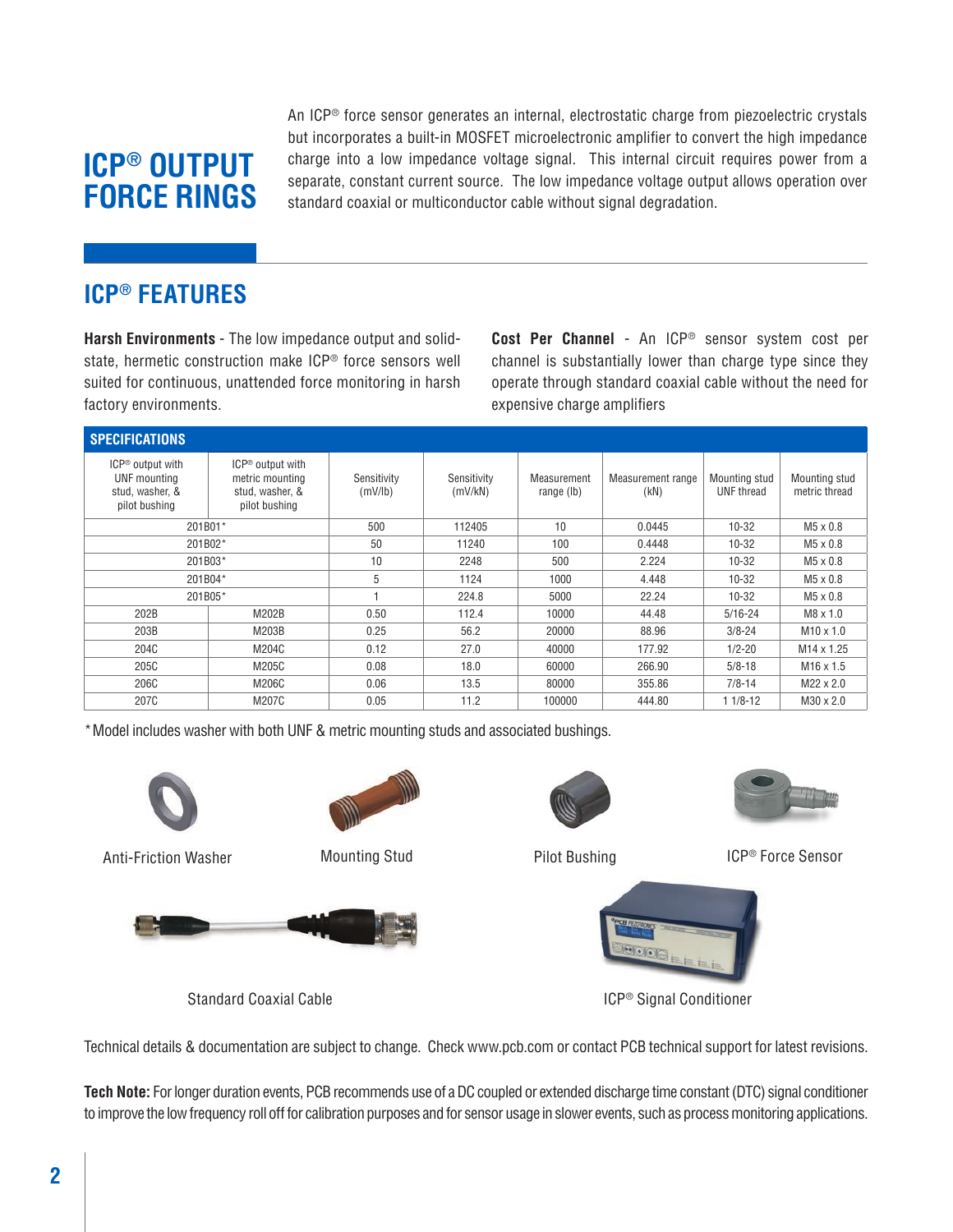# **CHARGE OUTPUT FORCE RINGS**

PCB offers charge output models (without ICP® microelectronics) in the same sizes and ranges as our ICP® force sensors. Charge output models are capable of higher operating temperatures, up to 400 °F (204 °C). Charge sensors require the use of external charge amplifiers, providing flexibility to scale the amplitude of the output signal. Some applications require charge mode force sensors for use over extended force ranges, frequencies, and events with varying pulse widths (via controlling the discharge time constant).

## **CHARGE OUTPUT FEATURES**

**Charge Reset** - The unloaded output point on charge sensors can be reset to zero with use of specific signal conditioners that include the charge reset feature (See PCB model 443B102). This feature resets the zero point to match the unloaded force, effectively nulling the charge potential to zero to account for any mass differences during tooling changes. Charge reset is frequently used for calibration and re-zeroing in systems performing critical measurement of cyclic, repetitive operations.

**Time Constant & Scaling Flexibility** - PCB charge type force sensors utilize stand-alone charge amplifiers which can be easily reconfigured for specific discharge time constants. These sensors can also be configured for scaling and/or cabled for multi-sensor summing prior to data capture. This is extremely useful in sensor arrays to optimize the number of data channels.

Charge systems rely on low noise cables and a high insulation resistance cable to avoid signal degredation over long cable lengths or in areas with environmental contamination (fluids, particulate, or electrical noise). Charge amplified systems excel at measuring below 50 kHz as the feedback capacitor can exhibit filtering characteristics above this range.

| <b>SPECIFICATIONS</b>                                               |                                                                        |                        |                        |                           |                           |                             |                                |  |  |
|---------------------------------------------------------------------|------------------------------------------------------------------------|------------------------|------------------------|---------------------------|---------------------------|-----------------------------|--------------------------------|--|--|
| Charge output with UNF<br>mounting stud, washer,<br>& pilot bushing | Charge output with<br>metric mounting stud,<br>washer, & pilot bushing | Sensitivity<br>(pC/1b) | Sensitivity<br>(pC/kN) | Measurement<br>range (lb) | Measurement<br>range (kN) | Mounting stud<br>UNF thread | Mounting stud<br>metric thread |  |  |
| $211B*$                                                             |                                                                        |                        |                        | 5000                      | 22.24                     | $10 - 32$                   | $M5 \times 0.8$                |  |  |
| 212B                                                                | M212B                                                                  |                        | 4047                   | 10000                     | 44.48                     | $5/16 - 24$                 | $M8 \times 1.0$                |  |  |
| 213B                                                                | M213B                                                                  | 18                     |                        | 20000                     | 88.96                     | $3/8 - 24$                  | $M10 \times 1.0$               |  |  |
| 214B                                                                | M214B                                                                  |                        |                        | 40000                     | 177.92                    | $1/2 - 20$                  | M <sub>14</sub> x 1.25         |  |  |
| 215B                                                                | M215B                                                                  |                        |                        | 60000                     | 266.90                    | $5/8 - 18$                  | $M16 \times 1.5$               |  |  |
| 216B                                                                | M216B                                                                  |                        |                        | 80000                     | 355.86                    | $7/8 - 14$                  | $M22 \times 2.0$               |  |  |
| 217B                                                                | M217B                                                                  | 17                     | 3822                   | 100000                    | 444.80                    | $11/8 - 12$                 | $M30 \times 2.0$               |  |  |

\* Model includes washer with both UNF & metric mounting studs and associated bushings.







Charge Output Force Sensor Shielded, Low Noise Cable **Cable Conditioner** Conditioner

**Tech Note:** PCB charge output force rings are negative polarity in compression as most external charge amplifiers invert the signal. For static applications, such as weight or load measurement, consider PCB general purpose and fatigue rated, strain gage load cells.